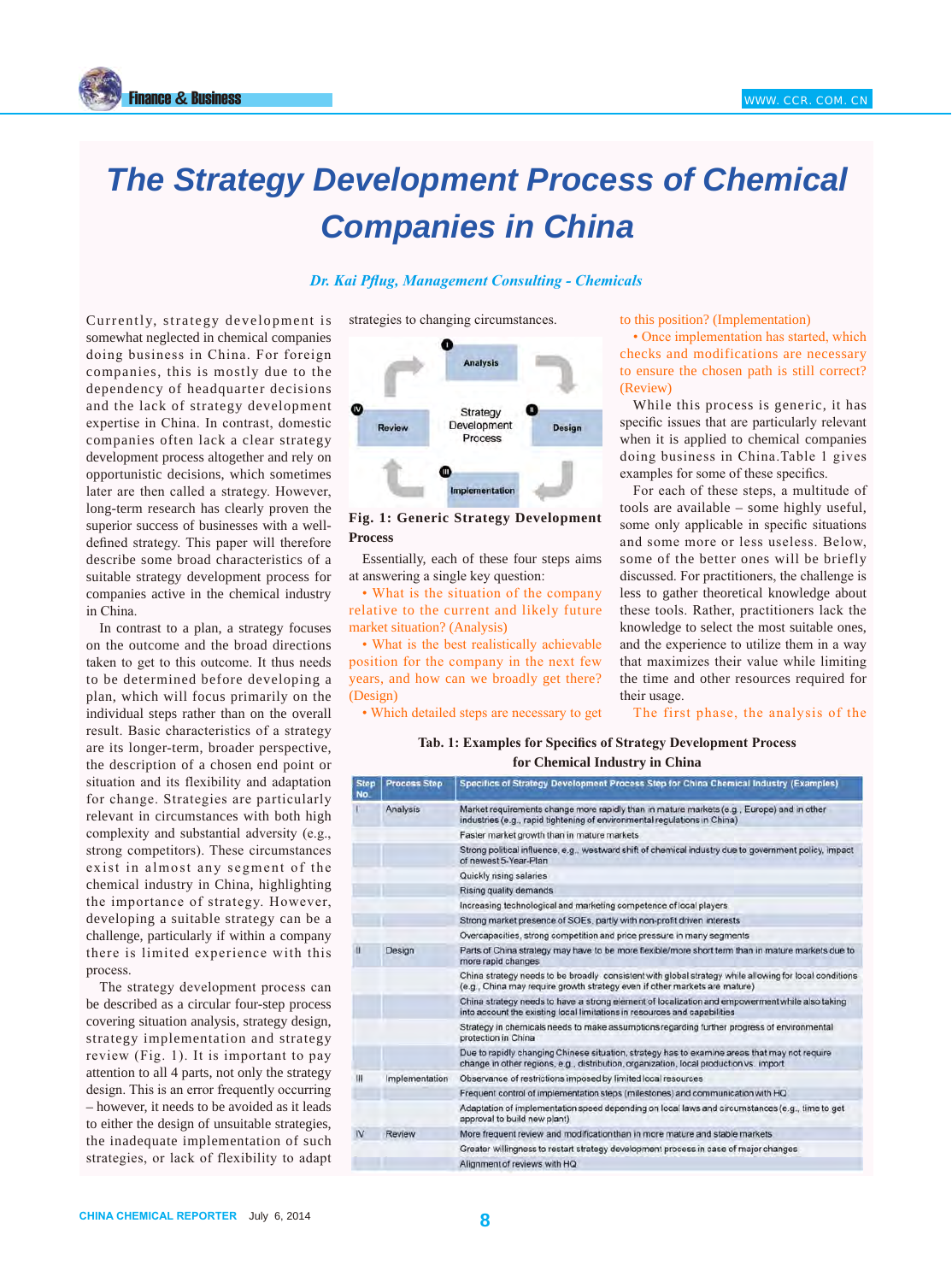

| <b>Aspect</b>         | <b>Tool (example)</b>                                     | <b>Comments</b>                                                                                                                                                     |
|-----------------------|-----------------------------------------------------------|---------------------------------------------------------------------------------------------------------------------------------------------------------------------|
| Best practice         | <b>Competitor Benchmarking</b>                            | Highly valuable but difficult to execute. Analysis may have to rely on<br>estimates based on expert interviews                                                      |
| Company<br>situation  | financial data                                            | SWOT, Gap analysis, internal A vital part of the analysis, however, requires understanding of many of the<br>other aspects of the analysis to be conducted properly |
| Competition           | <b>Competitor SWOT</b>                                    | Not only provides benchmarks but also allows for preparation of a strategy<br>that anticipates the most likely competitor moves                                     |
| Customer<br>portfolio | Internal sales and profitability<br>data                  | Basis for strategic approach to customer selection. May require additional<br>customer segmentation (e.g., by profitability) if not available already               |
| Market situation      | Porter 5 Forces or modified<br>(extended) version thereof | The somewhat limited Porter perspective may be widened by including<br>aspects such as political, legal and socioeconomical environment                             |
| Market trends         | Interviews, online research                               | Of high importance in the rapidly changing Chinese market. Trend analysis<br>may be complemented by scenario analysis if necessary                                  |
| Organization          | <b>Responsibility Matrix</b>                              | Highly relevant if long-term suitability of current organization is doubtful, or if<br>strategy foresees major changes ("structure follows strategy")               |
| Product portfolio     | Portfolio Analysis (several<br>approaches possible)       | Several tools available for portfolio analysis, e.g., product lifecycle, BCG<br>matrix (role of product for current/future company revenue stream) etc.             |
| Profit                | Value Chain Analysis                                      | Important to reexamine own value chain participation and open options<br>regarding outsourcing or upstream/downstream integration                                   |

Understanding of current company position regarding all relevant aspects

- Understanding of current market position
- 
- Hypotheses / scenarios regarding future market situation<br>Gaps in current company capabilities/resources regarding future market requirements

**Fig. 2: Tools and outcome of analysis phase of strategy development process**

situation, is about understanding the company position relative to the current and future market situation. It is important to ensure that both the internal and the external perspective are taken into account -Chinese chemical companies tend to neglect the internal perspective, which is one of the reasons for the intense competition in the Chinese chemical market whenever a new technological opportunity arises, such as coal chemicals or solar technology. So instead of only asking which markets are attractive, an equally important question is which capabilities the own company has which will make it more successful in specific markets than likely competitors. These capabilities need not be on a purely technological level but can include aspects such as access to channels, a specific customer portfolio, brand reputation, access to raw materials etc. Experienced consultants have lists of potentially relevant capabilities  $-$  these lists can be used to quickly examine core strengths of a company.

For the analysis phase, a particularly large number of tools are available, some of which may be difficult to employ due to lack of good data (e.g., benchmarking) or internal capacity to analyze data. This makes the selection of the preferable tools – which

| мэрест                       | <b>TOOL</b> (GXdmpie)                                     | Comments                                                                                                                                                                           |
|------------------------------|-----------------------------------------------------------|------------------------------------------------------------------------------------------------------------------------------------------------------------------------------------|
| High-level goals             | Mission and vision of                                     | If mission and vision are not available, a suitable proxy needs to be defined                                                                                                      |
| and objectives               | company                                                   | (e.g., sustainable long-term profitability)                                                                                                                                        |
| Drivers of<br><b>SUCCESS</b> | Key performance drivers                                   | Key performance drivers to be selected from larger pool but should be<br>restricted to 4-7 key aspects, and should exclude hygiene factors without<br>large differentiating effect |
| Strategic options            | Generic business strategies;<br>additional creative ideas | Basic options such as organic growth, upstream/downstream integration<br>etc. used as starting point but to be modified/changed depending on<br>company and market situation       |
| Evaluation of                | Set of evaluation criteria                                | 5-10 evaluation criteria to be derived from company mission/vision and to                                                                                                          |
| strategic options            | based on mission/vision                                   | be weighted. Evaluation may include assessment of likelihood of success                                                                                                            |
| Strategy                     | Result of previous step                                   | Mathematical calculation of strategy to be selected should be followed by                                                                                                          |
| selection                    | followed by risk analysis                                 | risk analysis and qualitative assessment to confirm selected option                                                                                                                |
| Organizational               | Consistency check (Does                                   | In case of major strategic change and/or insufficient current organization, a                                                                                                      |
| review                       | structure follow strategy?)                               | review of the organization structure should be conducted                                                                                                                           |
| Key actions by               | Definition of actions by                                  | As a first step towards later implementation, high-level actions by key lever                                                                                                      |
| lever                        | process team                                              | should already be determined as part of the strategy development process                                                                                                           |
| <b>Target results</b>        | Targets to be defined by HQ<br>and local organization     | Allows later control of the success of the selected strategy                                                                                                                       |

Selected high-level strategic option based on company goals

- Definition of high-level key actions to execute strategy<br>High-level targets to be achieved by selected strategy
- 

**Fig. 3: Design phase of strategy development process with outcome**

the company should gain some experience with beforehand, either in practice or via trainings - all the more vital. Fig. 2 shows some of them along with some comments regarding their application. It may not be necessary to utilize all of them – however, in any case the analysis phase should result in a clear understanding of where the company is currently positioned relative to the market and its competitors, and where it is likely to be in 3-5 years if no measures are taken.

> The second phase, strategy design, may be regarded as the core of the overall process, though in terms of time consumed it is actually the shortest of all four phases, and its success depends both on the understanding gained in the previous phase and the professional execution in the subsequent phases. The core issue for this phase is to define the future position of the company and the broad approach to reach this position. Particularly for the China strategy, there will be limitations given by the headquarters which provide an important input for the design phase. Other input may come from local resource limitations, though it may also be decided to try and overcome these. However, the key input comes from defining the key drivers of success in the respective business, outlining actions for each lever, and bundling corresponding actions to a strategic option. Several strategic options are then evaluated, either by a quantitative approach (though the reliability of the input data may be an issue), or by a more qualitative evaluation. The evaluation criteria used should be based on the company´s core objectives, ideally as stated in the vision and mission, alternatively derived from statements of top management. After the strategic option has been chosen, it may also be necessary to review the organizational structure. Finally, key high-level actions are defined for each lever.

> On a more practical level, it is important to utilize a wide range of contributors (primarily internal, but ideally also some external ones) for strategic options and suggestions. This can be achieved, e.g., via general methods such creativity techniques, interviews, workshops etc., which cannot be discussed in this paper. However, there are also specific tools which are shown in Fig. 3 along with the outcome of this phase of the strategy development process. It is important to be familiar with the practical application of these tools before using them